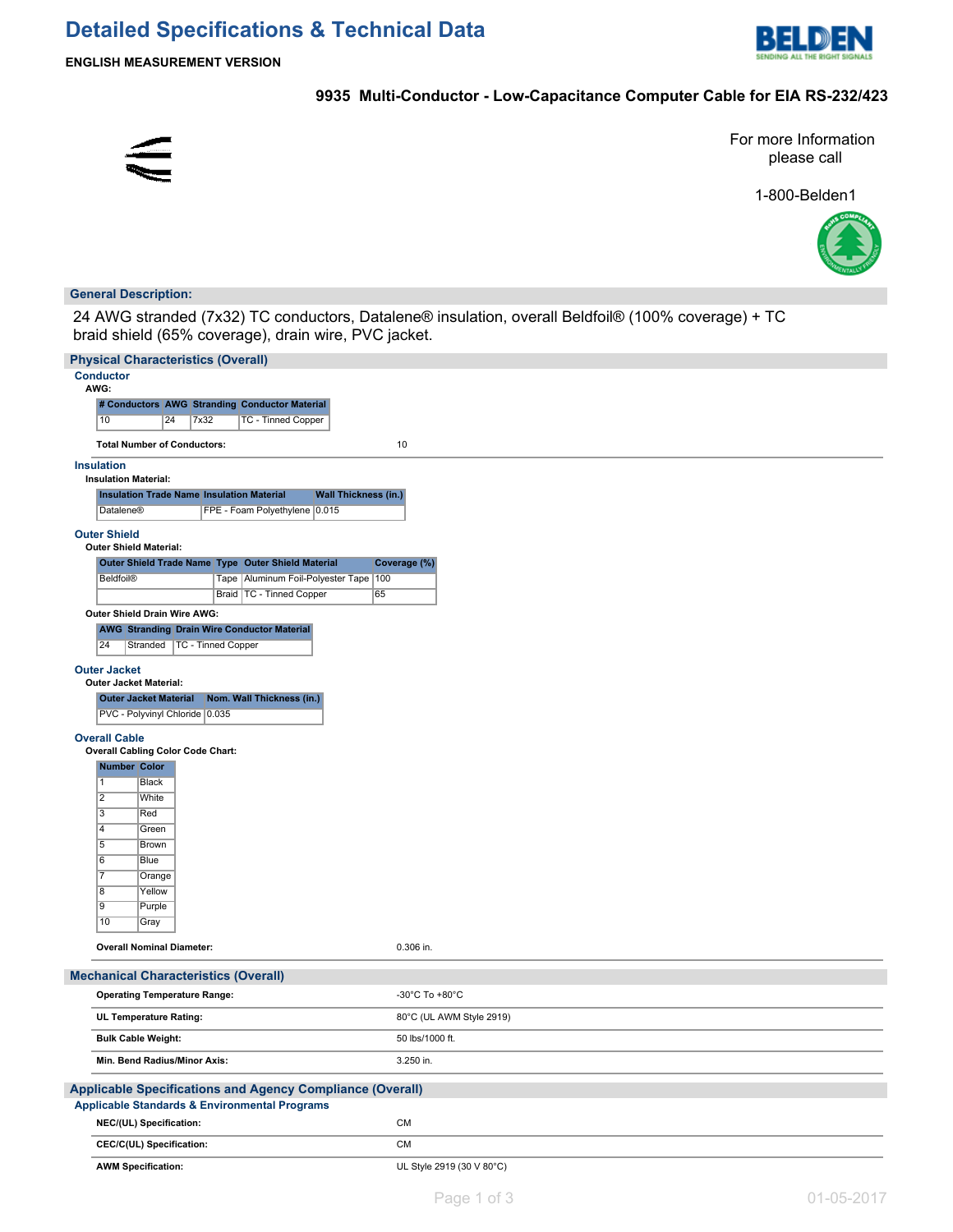## **Detailed Specifications & Technical Data**



#### **ENGLISH MEASUREMENT VERSION**

### **9935 Multi-Conductor - Low-Capacitance Computer Cable for EIA RS-232/423**

| EU Directive 2011/65/EU (ROHS II):                                    | Yes               |
|-----------------------------------------------------------------------|-------------------|
| <b>EU CE Mark:</b>                                                    | Yes               |
| EU Directive 2000/53/EC (ELV):                                        | Yes               |
| EU Directive 2002/95/EC (RoHS):                                       | Yes               |
| EU RoHS Compliance Date (mm/dd/yyyy):                                 | 01/01/2004        |
| EU Directive 2002/96/EC (WEEE):                                       | Yes               |
| EU Directive 2003/11/EC (BFR):                                        | Yes               |
| CA Prop 65 (CJ for Wire & Cable):                                     | Yes               |
| MII Order #39 (China RoHS):                                           | Yes               |
| <b>Flame Test</b>                                                     |                   |
| <b>UL Flame Test:</b>                                                 | UL1685 UL Loading |
| <b>Plenum/Non-Plenum</b>                                              |                   |
| Plenum (Y/N):                                                         | No                |
| <b>Electrical Characteristics (Overall)</b>                           |                   |
| Nom. Capacitance Conductor to Conductor:                              |                   |
| Capacitance (pF/ft)                                                   |                   |
| 12                                                                    |                   |
| Nom. Capacitance Cond. to Other Conductor & Shield:                   |                   |
| <b>Capacitance (pF/ft)</b><br>22                                      |                   |
| Nominal Velocity of Propagation:                                      |                   |
| <b>VP</b> (%)                                                         |                   |
| 78                                                                    |                   |
| Nom. Conductor DC Resistance:                                         |                   |
| DCR @ 20°C (Ohm/1000 ft)<br>24                                        |                   |
| Nominal Outer Shield DC Resistance:                                   |                   |
| DCR @ 20°C (Ohm/1000 ft)                                              |                   |
| 3.18                                                                  |                   |
| Max. Operating Voltage - UL:                                          |                   |
| <b>Description</b><br><b>Voltage</b><br>30 V RMS<br>UL AWM Style 2919 |                   |
| 300 V RMS CM                                                          |                   |
| Max. Recommended Current:                                             |                   |
| <b>Current</b>                                                        |                   |
| 1.5 Amps per conductor @ 25°C                                         |                   |
| <b>Notes (Overall)</b>                                                |                   |

**Notes:** Datalene® insulation features include a low dielectric constant and a low dissipation factor for high-speed, low-distortion data handling. Physical properties include good crush resistance and light weight.

#### **Put Ups and Colors:**

| Item $#$     | Putup    | <b>Ship Weight</b> | Color         | <b>Notes</b> | <b>Item Desc</b>     |
|--------------|----------|--------------------|---------------|--------------|----------------------|
| 9935 060100  | 100 FT   | 5.800 LB           | <b>CHROME</b> |              | 10 #24 FHDPE SH PVC  |
| 9935 0601000 | 1.000 FT | 53.000 LB          | <b>CHROME</b> |              | $10#24$ FHDPE SH PVC |
| 9935 060500  | 500 FT   | 28,000 LB          | <b>CHROME</b> |              | 10 #24 FHDPE SH PVC  |

**Notes:** C = CRATE REEL PUT-UP.

Revision Number: 2 Revision Date: 09-17-2012

© 2017 Belden, Inc All Rights Reserved.

Although Belden makes every reasonable effort to ensure their accuracy at the time of this publication, information and specifications described herein are subject to error or omission and to<br>change without notice, and the